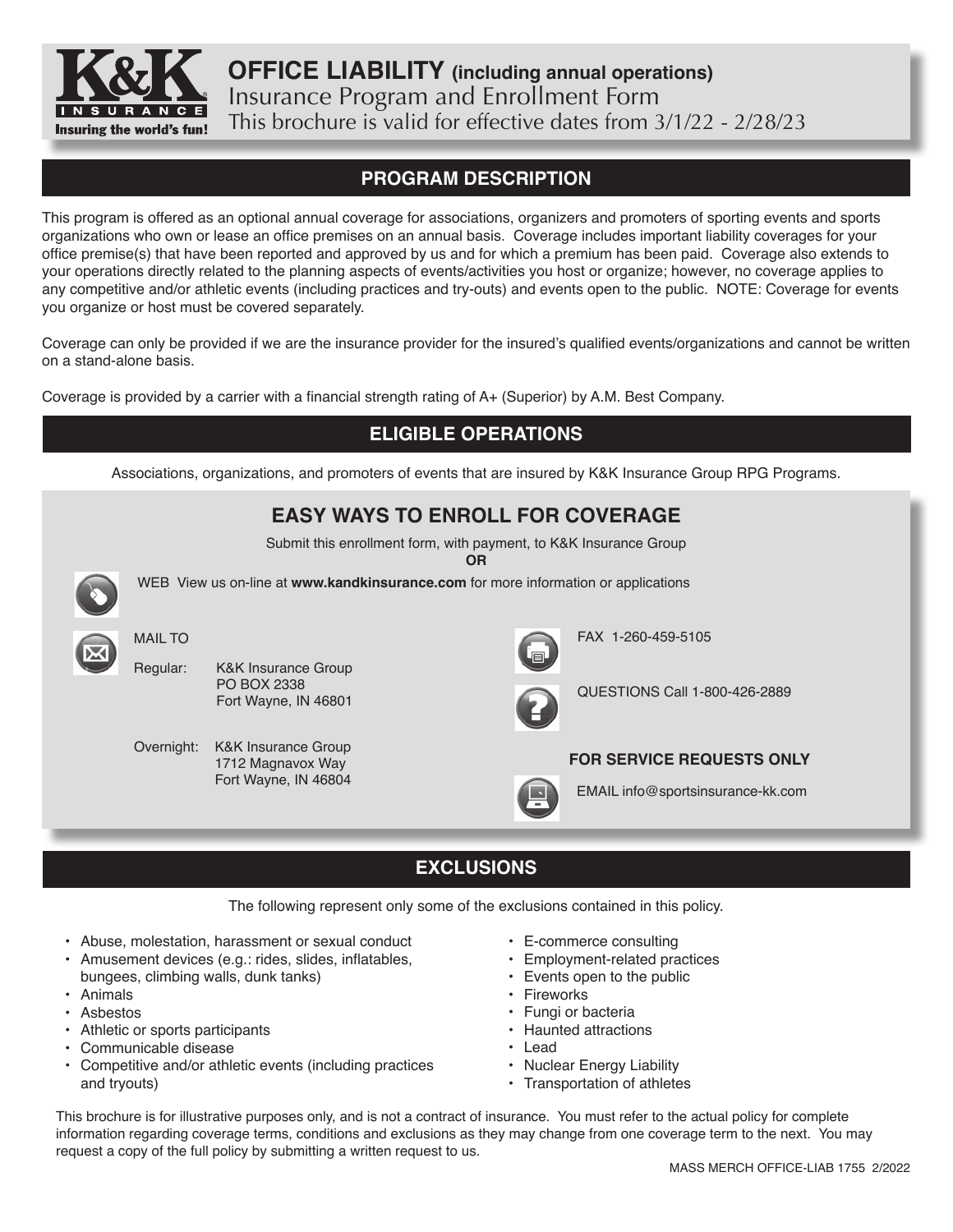| <b>COVERAGES AND LIMITS</b>                                                                                                        |                            |              |                |                |                |  |  |  |
|------------------------------------------------------------------------------------------------------------------------------------|----------------------------|--------------|----------------|----------------|----------------|--|--|--|
| <b>Option 5</b><br><b>Commercial General Liability</b><br><b>Option 3</b><br><b>Option 4</b><br><b>Option 1</b><br><b>Option 2</b> |                            |              |                |                |                |  |  |  |
| Each Occurrence                                                                                                                    | \$1,000,000                | \$2,000,000  | \$3,000,000    | \$4,000,000    | \$5,000,000    |  |  |  |
| General Aggregate<br>(other than Products-completed Operations)                                                                    | \$5,000,000<br>\$5,000,000 |              | \$5,000,000    | \$5,000,000    | \$5,000,000    |  |  |  |
| Products-completed Operations Aggregate                                                                                            | \$1,000,000                | \$2,000,000  | \$3,000,000    | \$4,000,000    | \$5,000,000    |  |  |  |
| Personal and Advertising Injury                                                                                                    | \$1,000,000                | \$2,000,000  | \$3,000,000    | \$4,000,000    | \$5,000,000    |  |  |  |
| Damage to Premises Rented to You<br>(Fire Legal Liability)                                                                         | \$1,000,000                | \$1,000,000  | \$1,000,000    | \$1,000,000    | \$1,000,000    |  |  |  |
| Medical Expense (other than members/participants)                                                                                  | \$<br>5,000                | \$<br>5,000  | \$<br>5,000    | \$<br>5,000    | \$<br>5,000    |  |  |  |
| Rates (per office location, based on square footage of each office)                                                                |                            |              |                |                |                |  |  |  |
| 1-1,000 square ft                                                                                                                  | \$<br>260.00               | \$<br>390.00 | \$<br>640.00   | \$<br>890.00   | \$<br>1,140.00 |  |  |  |
| 1,001-2,000 square ft                                                                                                              | \$<br>410.00               | \$<br>615.00 | \$<br>865.00   | \$<br>1,115.00 | 1,365.00<br>\$ |  |  |  |
| 2,001-3,000 square ft                                                                                                              | \$<br>560.00               | 840.00<br>\$ | 1,090.00<br>\$ | 1,340.00<br>\$ | 1,590.00<br>\$ |  |  |  |

Coverage provided under this program includes:

**Commercial General Liability with Broadening Endorsement** – coverage which protects against liability claims arising out of premises, operations, products and completed operations and personal and advertising injury. Additional or broadening coverages added with the broadening endorsement are:

- Expected or intended injury resulting from the use of reasonable force to protect persons or property
- Non-owned watercraft extended to 58 feet
- Supplementary payments \$2,500 bail bonds, \$500 a day loss of earnings
- Knowledge or Notice of Occurrence
- Waiver of right of recovery
- Definition of bodily injury expanded to include mental anguish, mental injury, shock, fright, humiliation, emotionsl distress or death resulting from bodily injury, sickness or disease.
- Damage to Premises Rented to You the term fire is replaced with fire, lightning, explosion, smoke and leaks from sprinklers
- Additional coverages:
	- Emergency Real Estate Consultant Fee \$25,000
	- Identity Theft Exposure (for directors or officers) \$25,000
	- Key Individual Replacement Cost \$50,000
	- Lease Cancellatioan Moving Expense \$2,500
	- Temporary Meeting Place \$25,000
	- Terrorism Travel Reimbursement (for directors or officers) \$25,000
	- Workplace Violence Counseling \$25,000

**Damage to Premises Rented to You** – This coverage is solely for the premises, and the contents of such premises, rented to you if the damage is caused by fire, lightning, explosion, smoke and leaks from sprinklers. Damage that is caused by something other than fire, lightning, explosion, smoke and leaks from sprinklers only applies to the premises, including the contents of such premises, rented to you for a period of 7 or fewer consecutive days.

## **Continue to next page for optional coverages that are available.**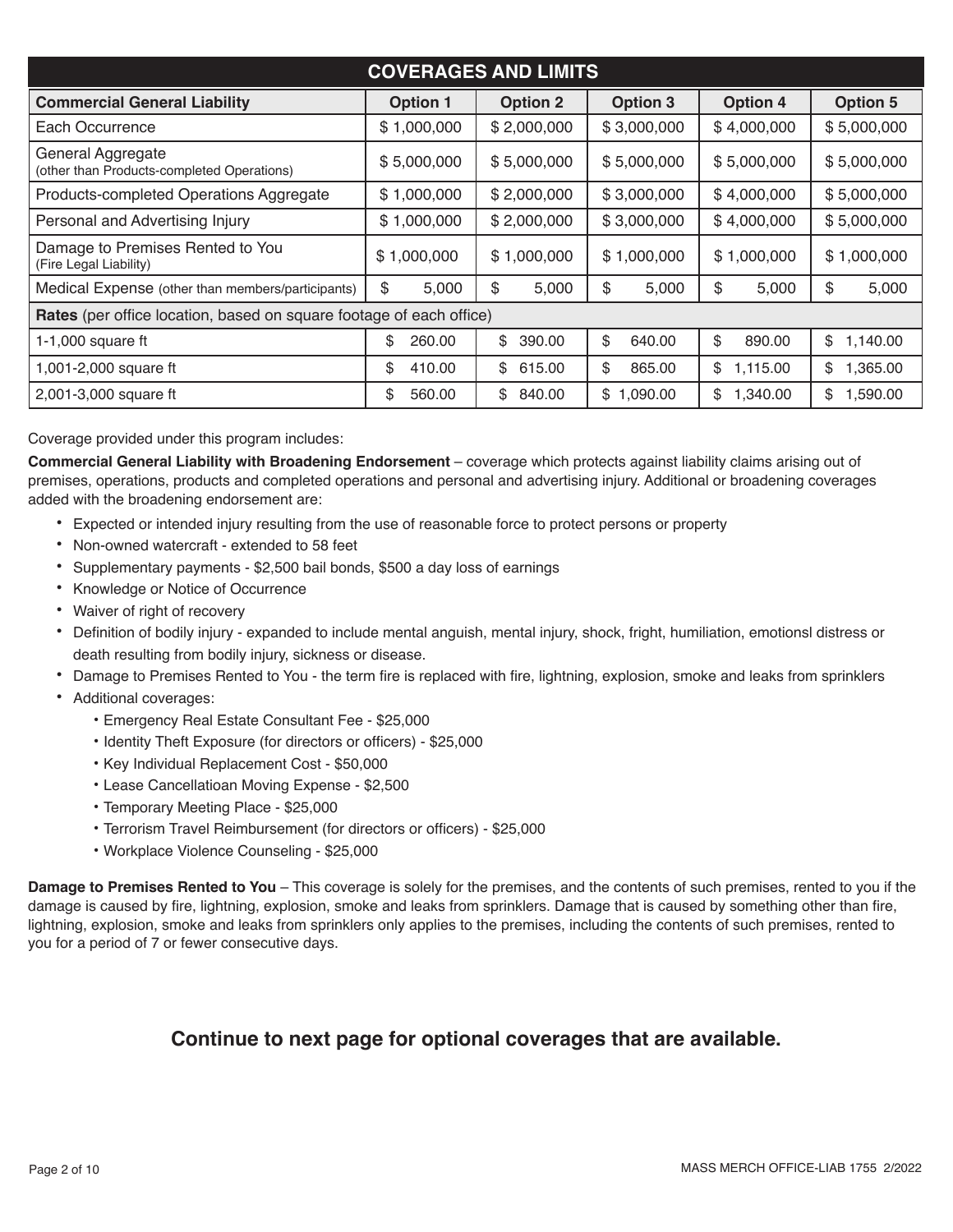# **OPTIONAL COVERAGES AVAILABLE**

## **Hired Auto and Employers' Nonownership Liability**

**Hired Auto and Employers' Nonownership Liability** (not provided while in Hawaii) – coverage which protects the insured against liability claims arising out of the maintenance or use of motor vehicles hired or borrowed by the insured on a short-term basis, as well as coverage for those autos your organization does not own, lease, hire, rent or borrow that are used in conjunction with your operations. Coverage does not include the transportation of participants/spectators. The limit of liability purchased must be the same limit as provided by your commercial general liability.

| <b>Options</b>                     | <b>Option 1</b> | <b>Option 2</b> | Option 3       | Option 4     | <b>Option 5</b> |
|------------------------------------|-----------------|-----------------|----------------|--------------|-----------------|
| Each Occurrence                    | \$1,000,000     | \$2,000,000     | \$3,000,000    | \$4,000,000  | \$5,000,000     |
| <b>Rates</b> (per office location) | 250.00          | 375.00          | - \$<br>625.00 | \$<br>875.00 | \$<br>.125.00   |

## **Equipment and Contents (Inland Marine)**

This provides coverage for direct loss or damage to your supplies and equipment, furnishings, improvements and betterments, signs and non-structural glass due to fire, theft, vandalism or other covered causes (subject to actual policy terms and conditions). You must insure the full replacement cost of all of your equipment and contents to avoid a penalty at the time of loss. Should you add additional equipment or contents to your inventory, please contact us to have your insured value amended to avoid a co-insurance penalty.

Coverage conditions:

- 1. Coverage is not available on a stand-alone basis. You must have Commercial General Liability coverage for your organization with an RPG Insurance Program through K&K Insurance Group.
- 2. Coverage cannot be extended to cover non-structural glass or permanent structures.
- 3. Coverage will be effective the day after we receive the proper completed enrollment form with premium and will expire in conjunction with the expiration date of your commercial general liability coverage.
- 4. Receipt of purchase is required at the time of loss to show verification of purchase for any improvements or betterments.

| <b>Rates</b>                    |          |                   |                        |  |  |
|---------------------------------|----------|-------------------|------------------------|--|--|
| <b>Total Value per Location</b> | Rate     | <b>Deductible</b> | <b>Minimum Premium</b> |  |  |
| $1 - $10,000$<br>\$             | .03<br>S | 250<br>S          | \$100.00               |  |  |
| 10,001 - \$100,000<br>S         | \$.026   | \$1,000           | n/a                    |  |  |
| $$100,001 +$                    | \$.026   | \$2,500           | n/a                    |  |  |
|                                 |          |                   |                        |  |  |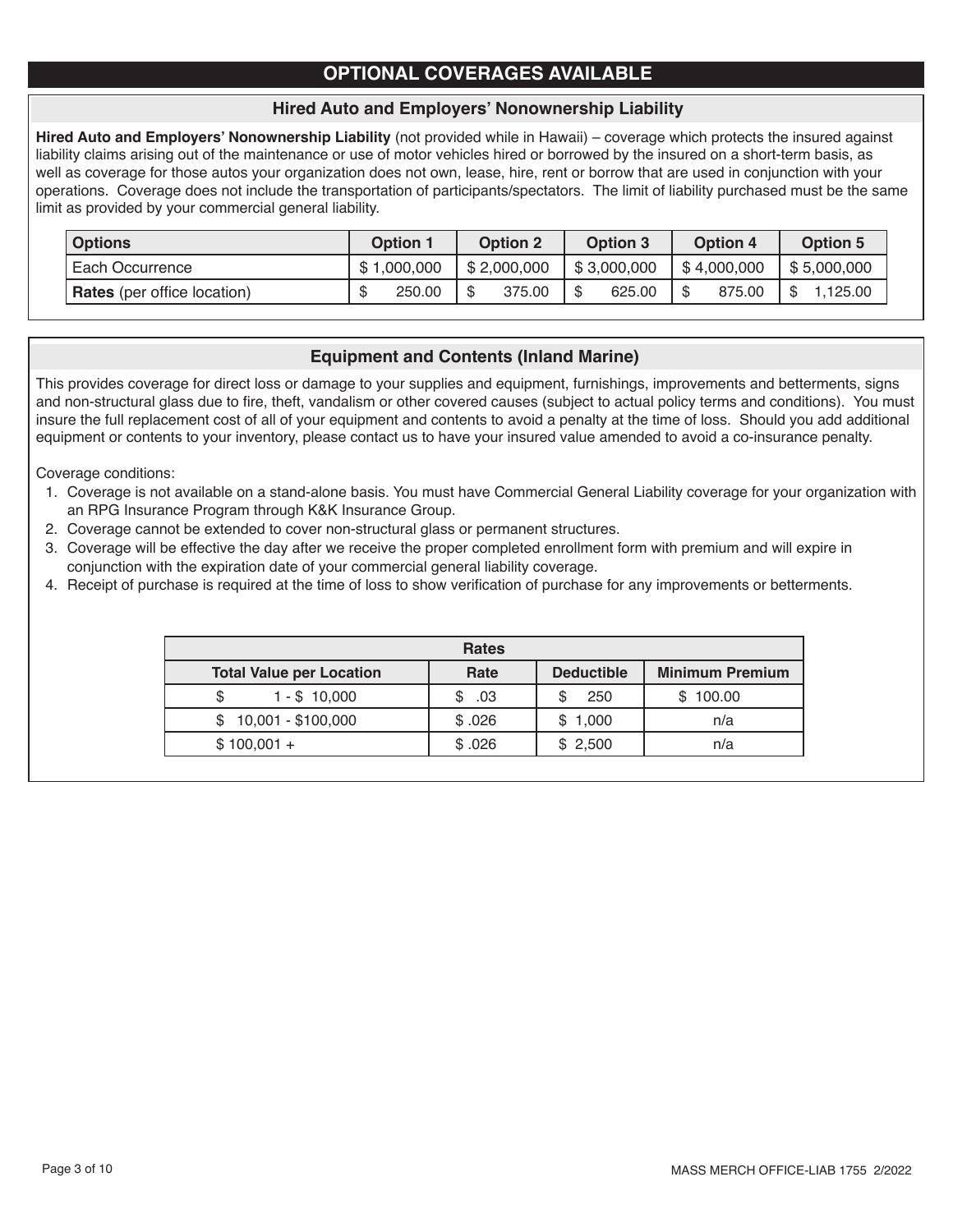

**Office Liability Enrollment Form**

This brochure is valid for effective dates from 3/1/22 - 2/28/23

Completion of this enrollment form confirms your desire to obtain insurance through the Sports, Leisure and Entertainment Risk Purchasing Group. A risk purchasing group (RPG) provides group purchasing power for similar risks resulting in potential advantageous coverage terms, competitive rates, risk management bulletins, and rewards for favorable group loss experience. An RPG administration fee may be charged. The submission of this enrollment form and/or the acceptance of payment does not guarantee coverage. Certain operations are not eligible for coverage by this program. We reserve the right to decline any request for coverage.

### **TO AVOID PROCESSING DELAYS, PLEASE:**

- **1. Complete all sections (print legibly)**
- **2. Sign and date where required**
- **3. Remit completed enrollment form (pages 4-10) per office location, with payment**

|                            | $()$ I am a new account<br>$\bigcirc$ I am renewing my coverage                                                                                                                                                                |
|----------------------------|--------------------------------------------------------------------------------------------------------------------------------------------------------------------------------------------------------------------------------|
|                            |                                                                                                                                                                                                                                |
| <b>GENERAL INFORMATION</b> | Note: This is the name that will appear on your Certificate of Insurance. If your company is a Sole Proprietorship, then this will be your<br>personal name or DBA.                                                            |
|                            | Applicant is a: $\bigcirc$ Sole Proprietorship $\bigcirc$ Limited Liability Co. $\bigcirc$ Corporation $\bigcirc$ Partnership                                                                                                  |
|                            |                                                                                                                                                                                                                                |
|                            |                                                                                                                                                                                                                                |
|                            |                                                                                                                                                                                                                                |
|                            |                                                                                                                                                                                                                                |
|                            |                                                                                                                                                                                                                                |
|                            |                                                                                                                                                                                                                                |
|                            | (By listing an email address, you are giving us permission to contact you by email about your policy. Refer to page 7 of the application for<br>Electronic Disclosure and Consent)                                             |
|                            |                                                                                                                                                                                                                                |
|                            |                                                                                                                                                                                                                                |
| ທ                          | Coverage will begin the day after the completed enrollment form and premium are received and approved by                                                                                                                       |
| <b>DATES</b>               | us, or on a later date you specify below. (If renewing coverage, please provide the expiration date of your current<br>policy).                                                                                                |
|                            |                                                                                                                                                                                                                                |
|                            |                                                                                                                                                                                                                                |
|                            | 1. Please provide the physical address of your office premises (if other than mailing address above, please include                                                                                                            |
| INFORMATION                |                                                                                                                                                                                                                                |
|                            | 2. Describe your business operations: example and contact the control of the control of the control of the control of the control of the control of the control of the control of the control of the control of the control of |
|                            | $O$ Yes $O$ No<br>3. Are there any other businesses conducted out of this office?                                                                                                                                              |
|                            |                                                                                                                                                                                                                                |
|                            |                                                                                                                                                                                                                                |
|                            | 5. What is the square footage of your office (including office space, restrooms, storage) ________________                                                                                                                     |
|                            | $\bigcirc$ Yes $\bigcirc$ No<br>6. Do you have a separate storage facility at a different location other than the office?                                                                                                      |
| <b>BUSINESS</b>            |                                                                                                                                                                                                                                |
|                            |                                                                                                                                                                                                                                |
|                            |                                                                                                                                                                                                                                |

**K&K Insurance Group, Inc. • PO Box 2338 • Fort Wayne, IN 46801-2338 • Phone 1-800-426-2889 • Fax 1-260-459-5105 www.kandkinsurance.com**

K&K Insurance Group, Inc. is a licensed insurance producer in all states (TX license #13924); operating in CA, NY and MI as K&K Insurance Agency (CA license #0334819)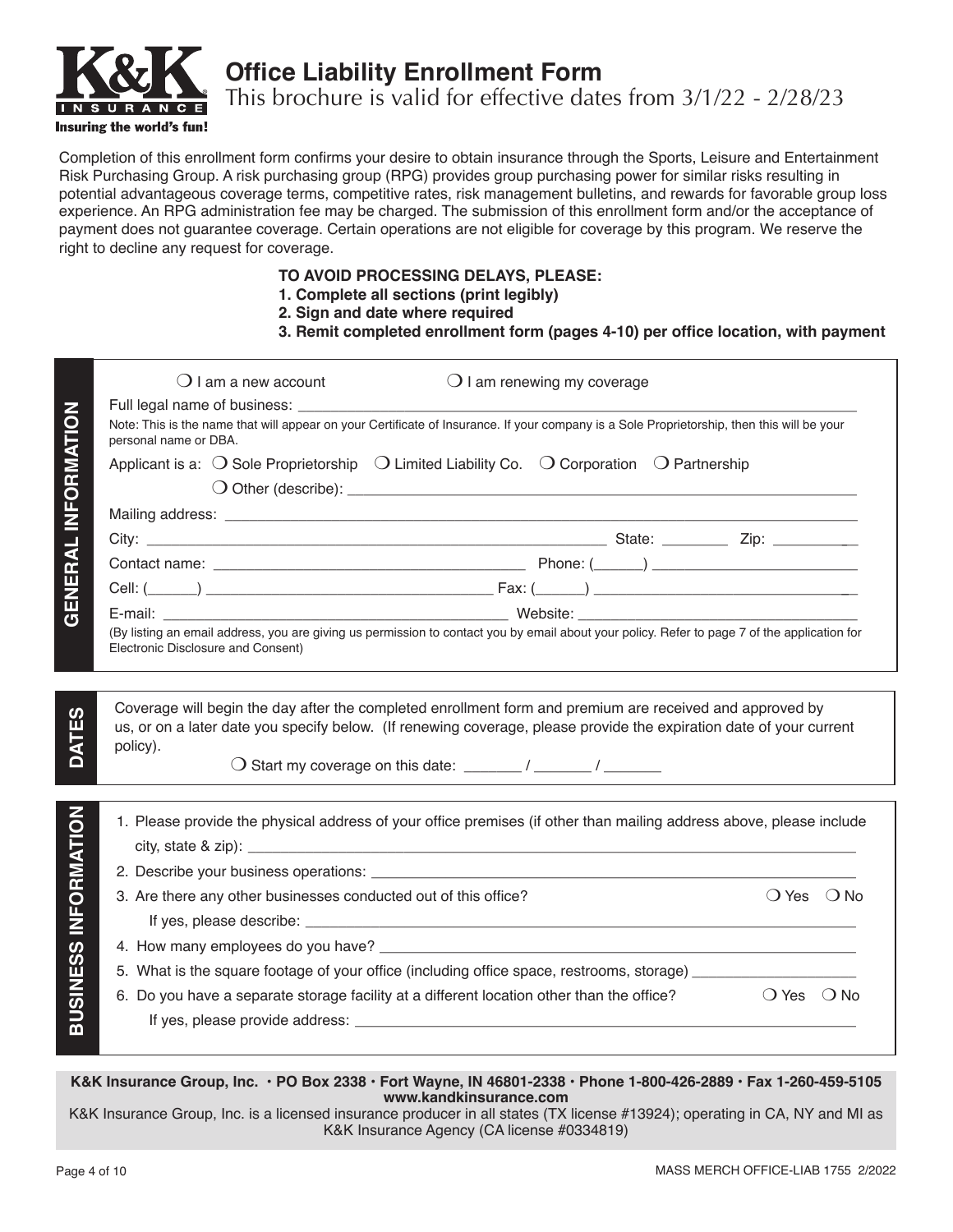Once your enrollment form is approved, you will receive a Certificate of Insurance as evidence that coverage is bound. **Complete this section if you require additional certificates listing a facility, property owner or similar third-party as an additional insured on your policy. Provide a separate request for each additional certificate needed.** 

**Note: Please request all additional insureds needed for this policy term. Additional insureds from the expiring policy term will not be automatically renewed.** 

**1. When is this certificate needed? : \_\_\_\_\_/\_\_\_\_\_\_/** 

- 2. This certificate is for:  $\bigcirc$  General Liability Coverage  $\bigcirc$  Equipment & Contents/Inland Marine Coverage (if applicable)
- 3. What is the additional insured's relationship to you?
	- O Owner/manager/lessor of premises (facility or venue)  $\Box$  Sponsor  $\Box$  Co-promoter
	- $\bigcirc$  Lessor of equipment/contents (liability)  $\bigcirc$  Loss Payee (equipment/contents)
	- $\bigcirc$  Other (please identify/explain):

NOTE: The certificate holder will automatically be an Additional Insured for an Owner/manager/lessor, Sponsor or Co-Promoter relationship

- 4. Certificate holder/additional insured name:
	- City: \_\_\_\_\_\_\_\_\_\_\_\_\_\_\_\_\_\_\_\_\_\_\_\_\_\_\_\_\_\_\_\_\_\_\_\_\_\_\_\_\_\_\_\_\_\_\_\_\_\_\_\_ State: \_\_\_\_\_\_\_\_\_ Zip:\_\_\_\_\_\_\_\_\_\_\_\_\_\_\_\_\_\_\_

**CERTIFICATE REQUESTS**

**CERTIFICATE REQUESTS** 

5. Does the certificate holder/additional insured require any special wording or endorsements?  $\circ$  Yes  $\circ$  No

If yes, check all that apply:  $\bigcirc$  CG2026  $\bigcirc$  Primary  $\bigcirc$  Waiver of subrogation

 $\bigcirc$  Other (please explain):

**NOTE: If you are not sure, please attach a copy of the insurance requirements/instructions you've received.**

**6. If applicable:** For Loss Payee:

Type of equipment (please describe):\_\_\_\_\_\_\_\_\_\_\_\_\_\_\_\_\_\_\_\_\_\_\_\_\_\_\_\_\_\_\_\_\_\_\_\_\_\_\_\_\_\_\_\_\_\_\_\_\_\_

Replacement cost value:

**The most common delay in certificate processing is caused by providing partial or incorrect name and/or instructions. Please check your request carefully before submitting.**

Premium is determined by the square footage of your office premises. Should you have more than one office location, please complete a separate enrollment form for each office.

| <b>Rates</b><br>(Per office location) | <b>Option 1</b><br>\$1,000,000 | <b>Option 2</b><br>\$2,000,000 | Option 3<br>\$3,000,000 | <b>Option 4</b><br>\$4,000,000 | Option 5<br>\$5,000,000 |
|---------------------------------------|--------------------------------|--------------------------------|-------------------------|--------------------------------|-------------------------|
| 1-1,000 Sq. ft                        | $\bigcirc$ \$ 260.00           | $\bigcirc$ \$ 390.00           | 640.00<br>$\lambda$ s   | 890.00<br>$\lambda$ s          | $\bigcirc$ \$ 1,140.00  |
| 1,001-2,000 Sq. ft.                   | $\bigcirc$ \$ 410.00           | $\bigcirc$ \$ 615.00           | 865.00<br>.) \$         | $\bigcirc$ \$ 1,115.00         | $\bigcirc$ \$ 1,365.00  |
| 2,001-3,000 Sq. ft.                   | $\bigcirc$ \$ 560.00           | $\bigcirc$ \$ 840.00           | 0.090(1)                | $\bigcirc$ \$ 1,340.00         | $\bigcirc$ \$ 1,590.00  |

## **Hired Auto and Employers' Nonownership Liability Coverage**

### m **Check here and skip this section if you do not want this coverage option**

Coverage Conditions:

- 1. You must have commercial general liability coverage for your organization's office through an RPG Office Liability Insurance Program. In addition, these limits must follow the same limit option purchased for your office liability.
- 2. Coverage will be effective the day after we receive the request with premium and will expire on the expiration date of your organization's liability insurance.

| <b>Options - Choose one</b> | <b>Premium</b>                     | <b>Options - Choose one</b> | <b>Premium</b>         |
|-----------------------------|------------------------------------|-----------------------------|------------------------|
| Option 1 - \$1,000,000      | 250.00<br>() \$                    | Option 4 - \$4,000,000      | 875.00<br>$($ ) \$     |
| Option 2 - \$2,000,000      | $\bigcirc$ \$ 375.00               | Option 5 - \$5,000,000      | $\bigcirc$ \$ 1,125.00 |
| Option 3 - \$3,000,000      | 625.00<br>$\overline{\phantom{a}}$ |                             |                        |

**PREMIUM CALCULATION**

**PREMIUM CALCULATION**

**NOI**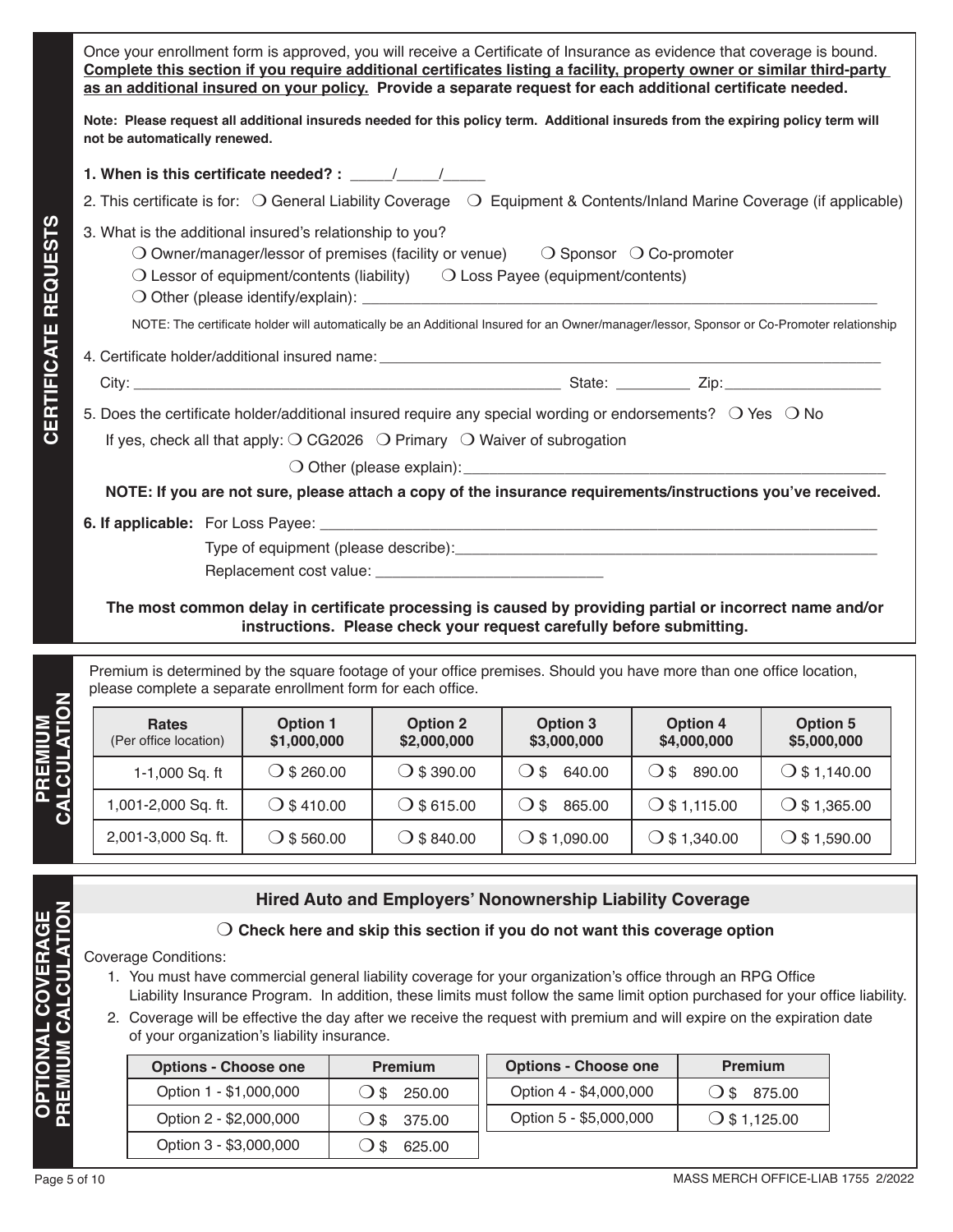|                               | <b>Equipment and Contents Coverage (Inland Marine)</b><br>TO AVOID A CO-INSURANCE PENALTY, YOU MUST INSURE 100% OF THE REPLACEMENT COST OF YOUR<br>EQUIPMENT AND CONTENTS FOR ALL OF YOUR LOCATIONS. |         |                                                                                                                                                                                                                                                                                                         |                                    |  |  |  |  |
|-------------------------------|------------------------------------------------------------------------------------------------------------------------------------------------------------------------------------------------------|---------|---------------------------------------------------------------------------------------------------------------------------------------------------------------------------------------------------------------------------------------------------------------------------------------------------------|------------------------------------|--|--|--|--|
|                               |                                                                                                                                                                                                      |         | $\bigcirc$ Check here and skip this section if you do not want this coverage option                                                                                                                                                                                                                     |                                    |  |  |  |  |
|                               |                                                                                                                                                                                                      |         | Step 1: Fill in the values to determine your total replacement cost amount for ALL locations                                                                                                                                                                                                            |                                    |  |  |  |  |
|                               |                                                                                                                                                                                                      |         | Individually list any items with values over \$5,000<br><u> 1989 - Johann John Stone, mars and de forme de la provincia de la provincia de la provincia de la provincia d</u><br><u> 1980 - Johann Barn, mars ann an t-Amhain ann an t-Amhain an t-Amhain an t-Amhain an t-Amhain an t-Amhain an t-</u> | Value                              |  |  |  |  |
|                               |                                                                                                                                                                                                      |         | Provide values for categories below (DO NOT include those values already shown above)                                                                                                                                                                                                                   |                                    |  |  |  |  |
|                               |                                                                                                                                                                                                      |         | Equipment/supplies (such as event material, equipment)                                                                                                                                                                                                                                                  | $\sim$ $\sim$                      |  |  |  |  |
|                               |                                                                                                                                                                                                      |         | Portable storage units (not permanent structures)                                                                                                                                                                                                                                                       | $\frac{1}{2}$                      |  |  |  |  |
|                               |                                                                                                                                                                                                      |         |                                                                                                                                                                                                                                                                                                         | $\sim$                             |  |  |  |  |
|                               |                                                                                                                                                                                                      |         | Total replacement value for your location (add all lines above)<br>S.                                                                                                                                                                                                                                   |                                    |  |  |  |  |
| PREMIUM CALCULATION CONTINUEI |                                                                                                                                                                                                      | Step 2: | Complete ONLY if your replacement cost value is over \$100,000<br>1. Please describe the building type your equipment is stored in (e.g.: frame or fire resistive warehouse)                                                                                                                            |                                    |  |  |  |  |
|                               |                                                                                                                                                                                                      |         | 2. Do you have a security system in place?                                                                                                                                                                                                                                                              | $\bigcirc$ Yes $\bigcirc$ No       |  |  |  |  |
|                               |                                                                                                                                                                                                      |         | 3. Is any other operations, besides your own, or equipment of others stored in the same facility                                                                                                                                                                                                        |                                    |  |  |  |  |
|                               |                                                                                                                                                                                                      |         | in which you store your equipment?                                                                                                                                                                                                                                                                      | $\bigcirc$ Yes $\bigcirc$ No       |  |  |  |  |
|                               |                                                                                                                                                                                                      |         |                                                                                                                                                                                                                                                                                                         |                                    |  |  |  |  |
|                               |                                                                                                                                                                                                      |         | 4. Please attach a complete inventory list with values of each item                                                                                                                                                                                                                                     |                                    |  |  |  |  |
| <b>ONAL COVERAGE</b>          |                                                                                                                                                                                                      |         | Step 3: Calculate premium<br>(If total calculated premium is less than the minimum premium, the total premium due is the minimum premium)                                                                                                                                                               |                                    |  |  |  |  |
|                               |                                                                                                                                                                                                      |         |                                                                                                                                                                                                                                                                                                         |                                    |  |  |  |  |
|                               |                                                                                                                                                                                                      |         | <b>Equipment and Contents Premium</b>                                                                                                                                                                                                                                                                   |                                    |  |  |  |  |
|                               |                                                                                                                                                                                                      | $\cup$  | My total replacement value is between \$1 - \$10,000<br>(\$250 deductible will apply)                                                                                                                                                                                                                   |                                    |  |  |  |  |
|                               |                                                                                                                                                                                                      |         | <u> 1990 - Johann Barbara, politik eta politik eta politik eta politik eta politik eta politik eta politik eta p</u><br>$$.03 \times $$<br>$=$ \$<br>\$                                                                                                                                                 |                                    |  |  |  |  |
|                               |                                                                                                                                                                                                      |         | <b>Total Replacement Value</b><br><b>Equipment and Contents Premium</b><br>(\$100.00 minimum premium applies)                                                                                                                                                                                           |                                    |  |  |  |  |
|                               |                                                                                                                                                                                                      | $\cup$  | My total replacement value is over \$10,000<br>(\$1,000 deductible applies to values from \$10,001 - \$100,000 and a \$2,500 deductible applies to values over \$100,000)<br>$$.026 \times $$<br>$=$ \$<br>\$                                                                                           |                                    |  |  |  |  |
|                               |                                                                                                                                                                                                      |         | <b>Total Replacement Value</b><br>Equipment and Contents Premium<br>(\$100.00 minimum premium applies)                                                                                                                                                                                                  |                                    |  |  |  |  |
|                               |                                                                                                                                                                                                      |         | Program Premium                                                                                                                                                                                                                                                                                         | \$                                 |  |  |  |  |
| PREMIUM                       |                                                                                                                                                                                                      |         | Optional Coverage - Hired Auto and Employers' Nonownership Automobile Liabilty Premium                                                                                                                                                                                                                  | \$                                 |  |  |  |  |
| <b>LATO</b>                   |                                                                                                                                                                                                      |         | Optional Coverage - Equipment and Contents Coverage Premium                                                                                                                                                                                                                                             | \$                                 |  |  |  |  |
|                               |                                                                                                                                                                                                      |         | Total Premium Due (add lines above)                                                                                                                                                                                                                                                                     | \$                                 |  |  |  |  |
| Page 6 of 10                  |                                                                                                                                                                                                      |         |                                                                                                                                                                                                                                                                                                         | MASS MERCH OFFICE-LIAB 1755 2/2022 |  |  |  |  |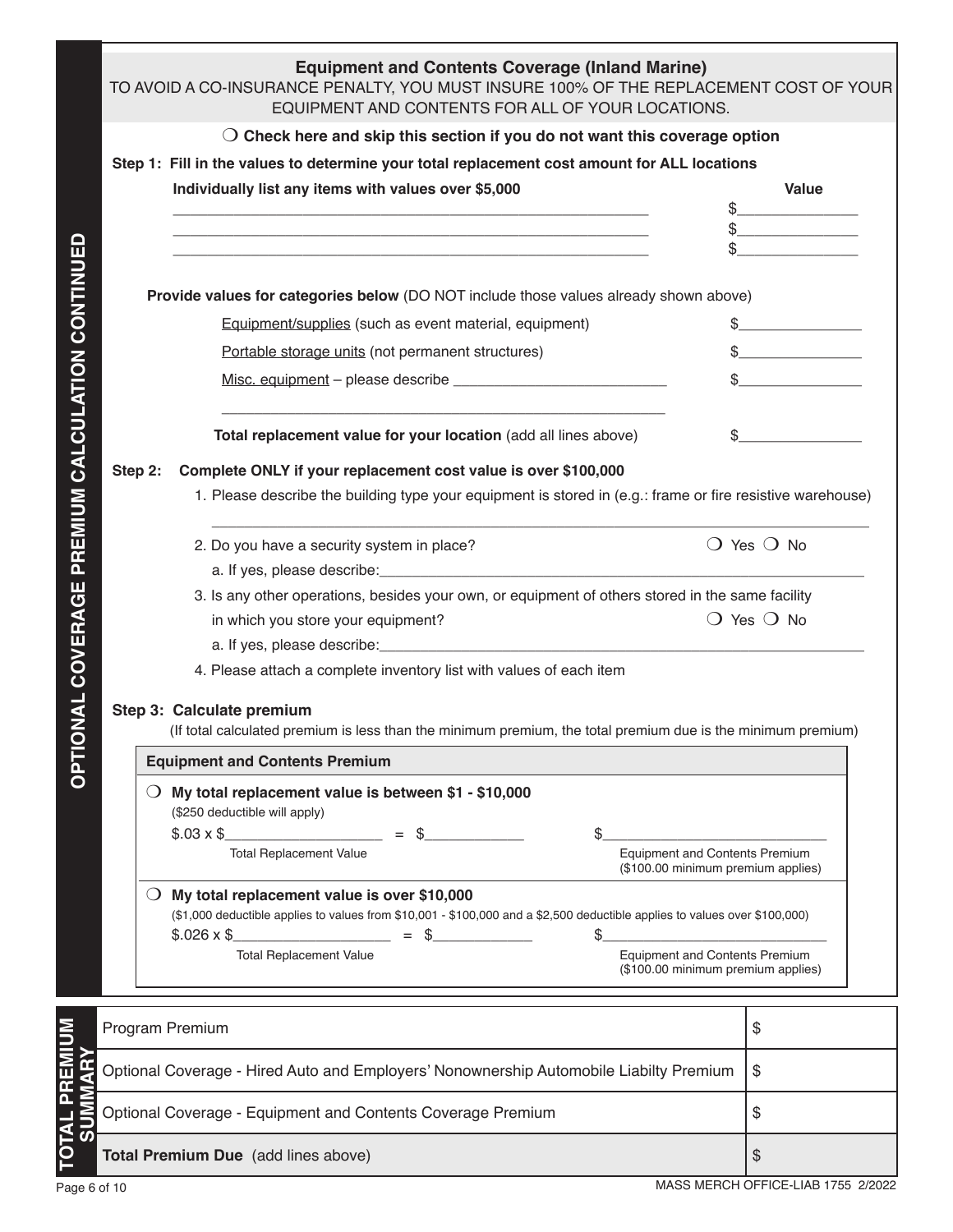The following exclusions are contained in the commercial general liability coverage provided by this program. Abuse, molestation, harrassment or sexual conduct; Aircraft/Hot Air Balloon (The ownership, operation, maintenance, use, loading, or unloading of any flying craft or vehicle, including, but not limited to, any aircraft, hot air balloon, glider, parachute, helicopter, missile or spacecraft); Airport (The ownership, operation, maintenance or use of any airfield or airport facility or premises); Amusement Devices (The ownership, operation, maintenance or use of: any mechanical or non-mechanical ride, slide, or water slide, any inflatable recreational device, any bungee operation or equipment, any vertical device or equipment used for climbing-either permanently affixed or temporarily erected, or dunk tank. Amusement devices do not include any video or computer games); Animals (Injury or death to any animal; Injury, death or property damage caused by any animal owned, rented or hired by you); Athletic or sports participants; Commercial general liability standard exclusions (CG0001 04/13 edition); Communicable disease; Competitive and/or athletic events (including practices and try-outs); E-commerce consulting; Employment-related practices; Events open to the public; Fireworks; Fungi or bacteria; Haunted Attractions (The ownership, operation, maintenance or use of any haunted attractions); Lead; Nuclear energy liability; Performer (Injury or death to any performer or entertainer during any activity, event or exhibition including but not limited to any stunt, concert, show or theatrical event); Rodeo (Any rodeo activity, including, but not limited to, bronco or bull riding, steer roping, team roping, barrel racing or horseback riding); Saddle Animal (The ownership, operation, maintenance, use, loading or unloading of any saddle animal, including, but not limited to, riding on any saddle animal or riding on any vehicle which is drawn or powered by any animal); Snowmobile (The ownership, operation, maintenance, use, loading or unloading of any snowmobile); Transportation of athletes; Violation of statues that govern e-mails, faxes, phone calls or other methods of sending materials or information.

# **Warranty, Compensation & Electronic Disclosure and Consent PLEASE READ, COMPLETE #9 BELOW, AND SIGN ON PAGE 8**

### **Electronic Signature Disclosure and Consent**

The Electronic Signatures in Global and National Commerce Act (15 U.S.C. § 7001, et seq.) provides that a signature, contract or other record may not be denied legal effect, validity or enforceability solely because it is in electronic form or because an electronic signature was used in a transaction.

K&K Insurance Group (K&K), whether on its own behalf, and/or on behalf of an insurer and/or third parties, may utilize the internet, email, cloud services, digital storage, digital media or similar electronic means to transmit Policy Documents to its clients. This Agreement informs you of your rights when we are delivering and you are receiving such documents from us electronically.

By agreeing to proceed with this transaction, you acknowledge and consent to the following:

- 1. I hereby voluntarily consent to proceeding with this transaction, and all subsequent actions related to this transaction, electronically .
- 2. I understand that further documents relating to this insurance purchased through K&K, including but not limited to correspondence, communications, confirmations, requests for premium payments and policy documents, may, to the extent permitted by law, be transmitted by electronic means to me, including by e-mail sent to the e-mail address I have provided as part of this transaction and/or my on-line registration. I consent to such documents being provided to me electronically.
- 3. Notwithstanding paragraph 2, any notice of cancellation shall be sent to me by mailing to the address I have provided as part of my registration and/or application for insurance, or to such other address for which I have provided notice pursuant to the terms of the policy.
- 4. Any change or revision to the e-mail address or other electronic contact information which I have provided as part of this transaction and/or my on-line registration process shall be requested by me by faxing, emailing or mailing a written notice to: K&K Insurance; 1712 Magnavox Way; Fort Wayne, IN 46804.
	- 5. I understand that I have the right to obtain a paper copy of any electronic record provided to me pursuant to this transaction or any subsequent transaction involving my coverage by mailing a written request to the address provided in paragraph 4.
	- 6. In order to access the electronic records provided, the following hardware and software are required: (a) a personal computer or other device through which Internet access is available, (b) an Internet connection, (c) an e-mail account with an Internet service provider, and (d) Adobe Acrobat Reader.
- 7. I understand that I have the right and option to withdraw my consent to the receipt of further electronic documents at any time by faxing, emailing or mailing a written request to the address provided in paragraph 4. By withdrawing my consent to electronic delivery of documents I understand that I will receive a paper copy of future policy documentation.
	- 8. Information relating to this transaction is subject to the terms of our privacy statement, a copy of which is provided at www.kandkinsurance.com.
	- 9. DOCUMENT DELIVERY. After this enrollment form is approved, you will receive a certificate of insurance showing evidence that coverage has been bound. When submitted through an insurance agent or broker, this coverage document will only be delivered to them. Additional certificate requests will be issued to the same person. Providing an email address in this application will be deemed consent to us to deliver documents and communication to you electronically.

If you DO NOT want to be emailed please check here and select your preferred method of document delivery. O

| attn: |  |
|-------|--|
| attn: |  |
|       |  |
|       |  |

ັທ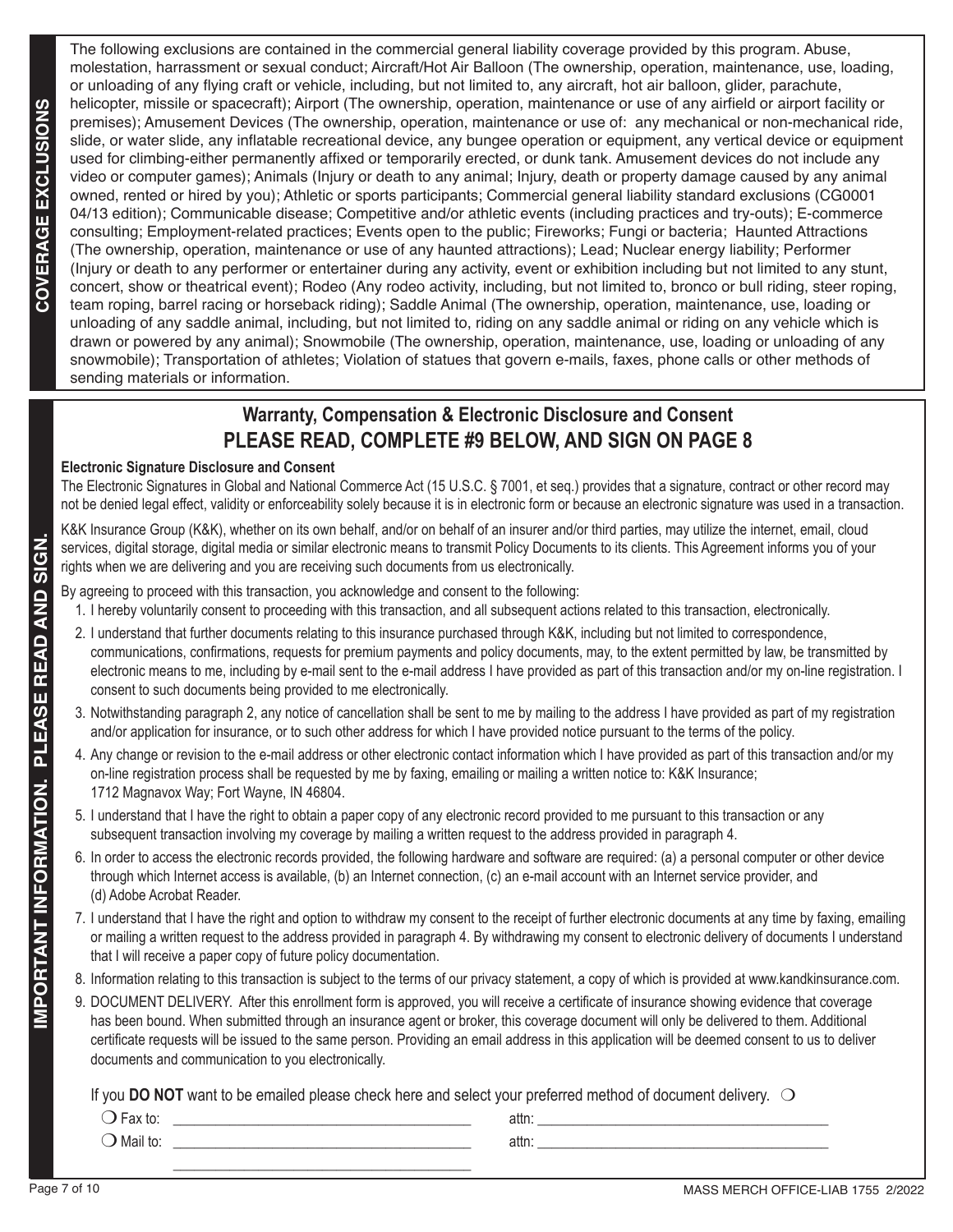**Warranty and Disclosure Statement:** I understand that the insurance company, in determining whether to provide insurance coverage, will rely on the information contained in this form and all other information being submitted. I hereby warrant, represent and confirm that, to the best of my knowledge, all information provided is complete, true and correct.

I am aware that the insurance company expects accurate reporting for my premium calculation. I understand that my book and records may be examined or audited by the insurance company at any time during the coverage period and up to three years thereafter. Intentional misrepresentation or misreporting may jeopardize coverage. We reserve the right to decline/void any ineligible coverage.

I further acknowledge that, I have reviewed all information provided with this enrollment form and understand the exclusions which apply, as well as the activities and operations for which coverage is not provided.

**Compensation and Other Disclosure Information:** K&K Insurance Group, Inc. ("K&K") is an insurance producer licensed in your state. Insurance producers are authorized by their license to confer with insurance purchasers about the benefits, terms and conditions of insurance contracts; to offer advice concerning the substantive benefits of particular insurance contracts; to sell insurance; and to obtain insurance for purchasers. The role of the producer in any particular transaction involves one or more of these activities. Compensation will be paid to the producer, based on the insurance contract the producer sells. Depending on the insurer(s) and insurance contract(s) the purchaser selects, compensation will be paid by the insurer(s) selling the insurance contract or by another third party. Such compensation may vary depending on a number of factors, including the insurance contract(s) and the insurer(s) the purchaser selects. In addition, K&K may charge a fee for administrative services. Your signature on your application, quote form, check, credit card and/or other authorization for payment of your premium, will be deemed to signify your consent to and acceptance of the terms and conditions including the compensation, as disclosed above, that is to be received by K&K. The insurance purchaser may obtain information about compensation expected to be received by the producer based in whole or in part on the sale of insurance to the purchaser, and compensation expected to be received based in whole or in part of any alternative quotes presented to the purchaser by the producer, by emailing a written request to warranty@kandkinsurance.com.

|                        | Page 8 of 10<br>MASS MERCH OFFICE-LIAB 1755 2/2022                                                                                                                                                                                                                                                                                                                                                                                                                                                                                                                                                                                                                                                                                                                                                                                                                                                                                                              |  |  |  |  |
|------------------------|-----------------------------------------------------------------------------------------------------------------------------------------------------------------------------------------------------------------------------------------------------------------------------------------------------------------------------------------------------------------------------------------------------------------------------------------------------------------------------------------------------------------------------------------------------------------------------------------------------------------------------------------------------------------------------------------------------------------------------------------------------------------------------------------------------------------------------------------------------------------------------------------------------------------------------------------------------------------|--|--|--|--|
|                        | AGENTS: YOU MUST CONTINUE TO NEXT PAGE AND COMPLETE AGENT WARRANTY SECTION<br>Enrollments cannot be accepted unless this section is completed                                                                                                                                                                                                                                                                                                                                                                                                                                                                                                                                                                                                                                                                                                                                                                                                                   |  |  |  |  |
|                        | If an agent: Check here to acknowledge you are signing on behalf of the named insured $\bigcirc$                                                                                                                                                                                                                                                                                                                                                                                                                                                                                                                                                                                                                                                                                                                                                                                                                                                                |  |  |  |  |
|                        | Title:<br>Printed name:                                                                                                                                                                                                                                                                                                                                                                                                                                                                                                                                                                                                                                                                                                                                                                                                                                                                                                                                         |  |  |  |  |
|                        | Applicant or agent signatures<br>Date:                                                                                                                                                                                                                                                                                                                                                                                                                                                                                                                                                                                                                                                                                                                                                                                                                                                                                                                          |  |  |  |  |
|                        | Applicant business/event name (from page 4):                                                                                                                                                                                                                                                                                                                                                                                                                                                                                                                                                                                                                                                                                                                                                                                                                                                                                                                    |  |  |  |  |
|                        | Aon Corporation, our ultimate parent company, and its affiliates have from time to time sponsored and invested in insurance and reinsurance<br>companies. While we generally undertake such activities with a view to creating an orderly flow of capacity for our clients, we also seek an<br>appropriate return on our investment. These investments, for which Aon is generally at-risk for potential price loss, typically are small and range from<br>fixed-income to common stock transactions. In such case, the gains or losses we make through your investments could potentially be linked, in part,<br>to the results of treaties or policies transacted with you. Please visit the Aon website at http://www.aon.com/market_relationships for a current listing<br>of insurance and reinsurance carriers in which Aon Corporate and its affiliates hold any ownership interest.                                                                     |  |  |  |  |
|                        | If you or any of your Group Members asserts any claims or makes any demands against us or any K&K Group Member for a total amount in excess<br>of this liability limitation, then you agree to indemnify K&K for any and all liabilities, costs, damages and expenses, including attorneys' fees, incurred<br>by K&K or any K&K Group Member that exceeds this liability limitation.                                                                                                                                                                                                                                                                                                                                                                                                                                                                                                                                                                            |  |  |  |  |
| IMPORTANT INFORMATION. | This liability limitation applies to you, our client, and extends to our client's parent(s), affiliates, subsidiaries, and their respective directors, officers,<br>employees and agents (each a "Client Group Member" of the "Client Group") wherever located that seek to assert claims against K&K, and its<br>parent(s), affiliates, subsidiaries and their respective directors, officers, employees and agents (each an "K&K Group Member" of the "K&K Group").<br>Nothing in this liability limitation section implies that any K&K Group Member owes or accepts any duty or responsibility to any Client Group Member.                                                                                                                                                                                                                                                                                                                                  |  |  |  |  |
|                        | Our liability to you, in total, for the duration of our business relationship for any and all damages, costs, and expenses (including but not limited to<br>attorneys' fees), whether based on contract, tort (including negligence), or otherwise, in connection with or related to our services (including a failure<br>to provide a service) that we provide in total shall be limited to the lesser of \$2,500,000 or the singular annual limit of the policy of insurance procured<br>by us on your behalf from which your damages arise.                                                                                                                                                                                                                                                                                                                                                                                                                  |  |  |  |  |
|                        | In placing, renewing, consulting on or servicing your insurance coverages K&K and its affiliates may participate in contingent commission<br>arrangements with insurance companies that provide for additional contingent compensation, if, for example, certain underwriting, profitability,<br>volume or retention goals are achieved. Such goals are typically based on the total amount of certain insurance coverages placed by K&K with the<br>insurance company or the overall performance of the policies placed with that insurance company, not on an individual policy basis. As a result,<br>K&K may be considered to have an incentive to place your insurance coverages with a particular insurance company. Where K&K participates in<br>contingent commission arrangements with insurance companies, K&K may be entitled to additional commission in the range of 0 to 5% depending<br>upon whether and when specified thresholds are achieved. |  |  |  |  |
| PLEASE READ AND        | In addition, premiums paid by clients to K&K for remittance to insurers, client refunds and claim payments paid to K&K by insurance companies for<br>remittance to clients are deposited into fiduciary accounts in accordance with applicable insurance laws until they are due to be paid to the insurance<br>company or Client. Subject to such laws and the applicable insurance company's consent, where required, K&K will retain the interest or investment<br>income earned while such funds are on deposit in such accounts.                                                                                                                                                                                                                                                                                                                                                                                                                           |  |  |  |  |
| SIGN.                  | on your application, quote form, check, credit card and/or other authorization for payment of your premium, will be deemed to signify your consent<br>to and acceptance of the terms and conditions including the compensation, as disclosed above, that is to be received by K&K. The insurance<br>purchaser may obtain information about compensation expected to be received by the producer based in whole or in part on the sale of insurance<br>to the purchaser, and compensation expected to be received based in whole or in part of any alternative quotes presented to the purchaser by the<br>producer, by emailing a written request to warranty@kandkinsurance.com.                                                                                                                                                                                                                                                                               |  |  |  |  |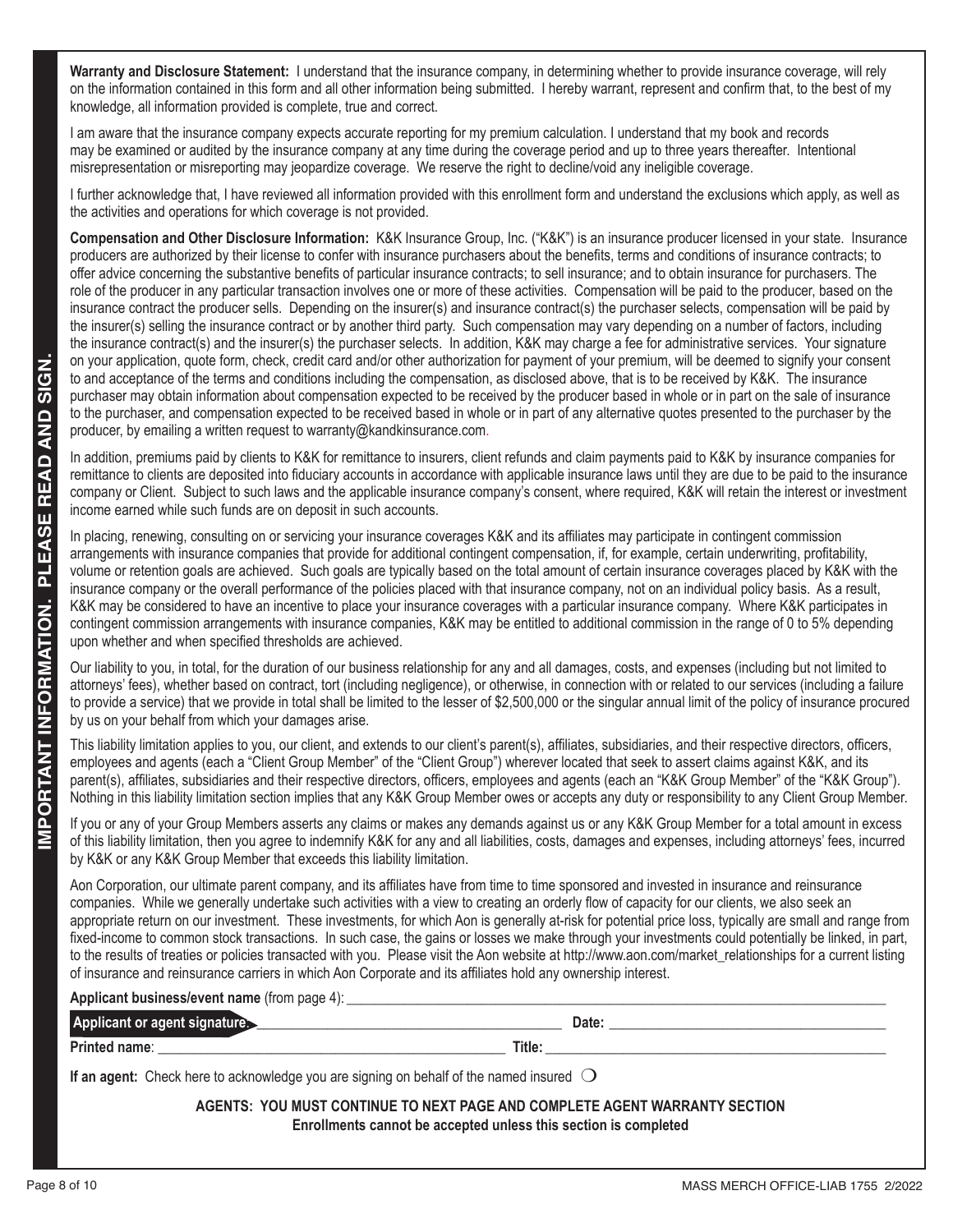## **AGENTS:**

Please complete the information below.

| $\frac{1}{2}$                                    |         |                     |          |     |  |
|--------------------------------------------------|---------|---------------------|----------|-----|--|
|                                                  |         | Agent/contact name: |          |     |  |
| Agency complete mailing address:                 |         |                     |          |     |  |
|                                                  | Address | Citv                | State    | Zip |  |
| Agency telephone: (_____) ______________________ |         |                     |          |     |  |
| Agent/contact e-mail address:                    |         |                     | Tax I.D. |     |  |

Page 1992 (Advertiser 1993 (Advertiser 1993) (Advertiser 1992) (Advertiser 1992) (Advertiser 1992) (Advertiser 1992) (Advertiser 1992) (Advertiser 1992) (Advertiser 1992) (Advertiser 1992) (Advertiser 1992) (Advertiser 19 I represent and warrant as an insurance producer that I currently maintain, and will maintain, all individual, corporate or agency licenses or permits to conduct insurance business in the state coverage for this insured is being written. I further represent and warrant that I currently maintain errors and omissions insurance with a minimum limit of \$1,000,000 for myself, my officers, and employees. If requested by K&K, I will provide K&K with reasonably satisfactory evidence of all of the above mentioned items.

**Note: Agents do not have authority to issue binders or a certificate of insurance on behalf of this program. A 10% commission is available to licensed agents for this program. Please remit net payment of premium. Commissions will not be calculated on any fees added to the total premium.**

## **Agent signature**: \_\_\_\_\_\_\_\_\_\_\_\_\_\_\_\_\_\_\_\_\_\_\_\_\_\_\_\_\_\_\_\_\_\_\_\_\_\_\_\_\_\_\_\_ **Date:** \_\_\_\_\_\_\_\_\_\_\_\_\_\_\_\_\_\_\_\_\_\_\_\_\_\_\_\_\_

**Applicable in AL**

Any person who knowingly presents a false or fraudulent claim for payment of a loss or benefit or who knowingly presents false information in an application for insurance is guilty of a crime and may be subject to restitution fines or confinement in prison, or any combination thereof.

#### **Applicable in AR, LA, MD, RI and WV**

Any person who knowingly (or willfully)\* presents a false or fraudulent claim for payment of a loss or benefit or knowingly (or willfully)\* presents false information in an application for insurance is guilty of a crime and may be subject to fines and confinement in prison. \*Applies in MD Only.

#### **Applicable in CO**

It is unlawful to knowingly provide false, incomplete, or misleading facts or information to an insurance company for the purpose of defrauding or attempting to defraud the company. Penalties may include imprisonment, fines, denial of insurance and civil damages. Any insurance company or agent of an insurance company who knowingly provides false, incomplete, or misleading facts or information to a policyholder or claimant for the purpose of defrauding or attempting to defraud the policyholder or claimant with regard to a settlement or award payable from insurance proceeds shall be reported to the Colorado Division of Insurance within the Department of Regulatory Agencies.

#### **Applicable in DC**

**GENERAL FRAUD STATEMENT**

WARNING: It is a crime to provide false or misleading information to an insurer for the purpose of defrauding the insurer or any other person. Penalties include imprisonment and/or fines. In addition, an insurer may deny insurance benefits if false information materially related to a claim was provided by the applicant. **Applicable in FL**

Any person who knowingly and with intent to injure, defraud, or deceive any insurer files a statement of claim or an application containing any false, incomplete, or misleading information is guilty of a felony of the third degree. **Applicable in KY**

Any person who knowingly and with intent to defraud any insurance company or other person files an application for insurance containing any materially false information or conceals, for the purpose of misleading, information concerning any fact material thereto commits a fraudulent insurance act, which is a crime. **Applicable in ME, TN, and WA**

#### It is a crime to knowingly provide false, incomplete or misleading information to an insurance company for the purpose of defrauding the company. Penalties (may)\* include imprisonment, fines and denial of insurance benefits. \*Applies in ME Only.

### **Applicable in NM**

Any person who knowingly presents a false or fraudulent claim for payment of a loss or benefit or knowingly presents false information in an application for insurance is guilty of a crime and may be subject to civil fines and criminal penalties.

#### **Applicable in NJ**

Any person who includes any false or misleading information on an application for an insurance policy is subject to criminal and civil penalties.

#### **Applicable in NY**

Any person who knowingly and with intent to defraud any insurance company or other person files an application for insurance or statement of claim containing any materially false information, or conceals for the purpose of misleading, information concerning any fact material thereto commits a fraudulent insurance act, which is a crime, and shall also be subject to a civil penalty not to exceed five thousand dollars and the stated value of the claim for each such violation.

#### **Applicable in OH**

Any person who, with intent to defraud or knowing that he is facilitating a fraud against an insurer, submits an application or files a claim containing a false or deceptive statement is guilty of insurance fraud.

#### **Applicable in OK**

WARNING: Any person who knowingly, and with intent to injure, defraud or deceive any insurer, makes any claim for the proceeds of an insurance policy containing any false, incomplete or misleading information is guilty of a felony.

## **Applicable in PA**

Any person who knowingly and with intent to defraud any insurance company or other person files an application for insurance or statement of claim containing any materially false information or conceals for the purpose of misleading, information concerning any fact material thereto commits a fraudulent insurance act, which is a crime and subjects such person to criminal and civil penalties.

#### **Applicable in OR**

Any person who knowingly and with intent to defraud or solicit another to defraud the insurer by submitting an application containing a false statement as to any material fact may be violating state law.

#### **Applicable in VA**

It is a crime to knowingly provide false, incomplete or misleading information to an insurance company for the purpose of defrauding the company. Penalties include imprisonment, fines and denial of benefits.